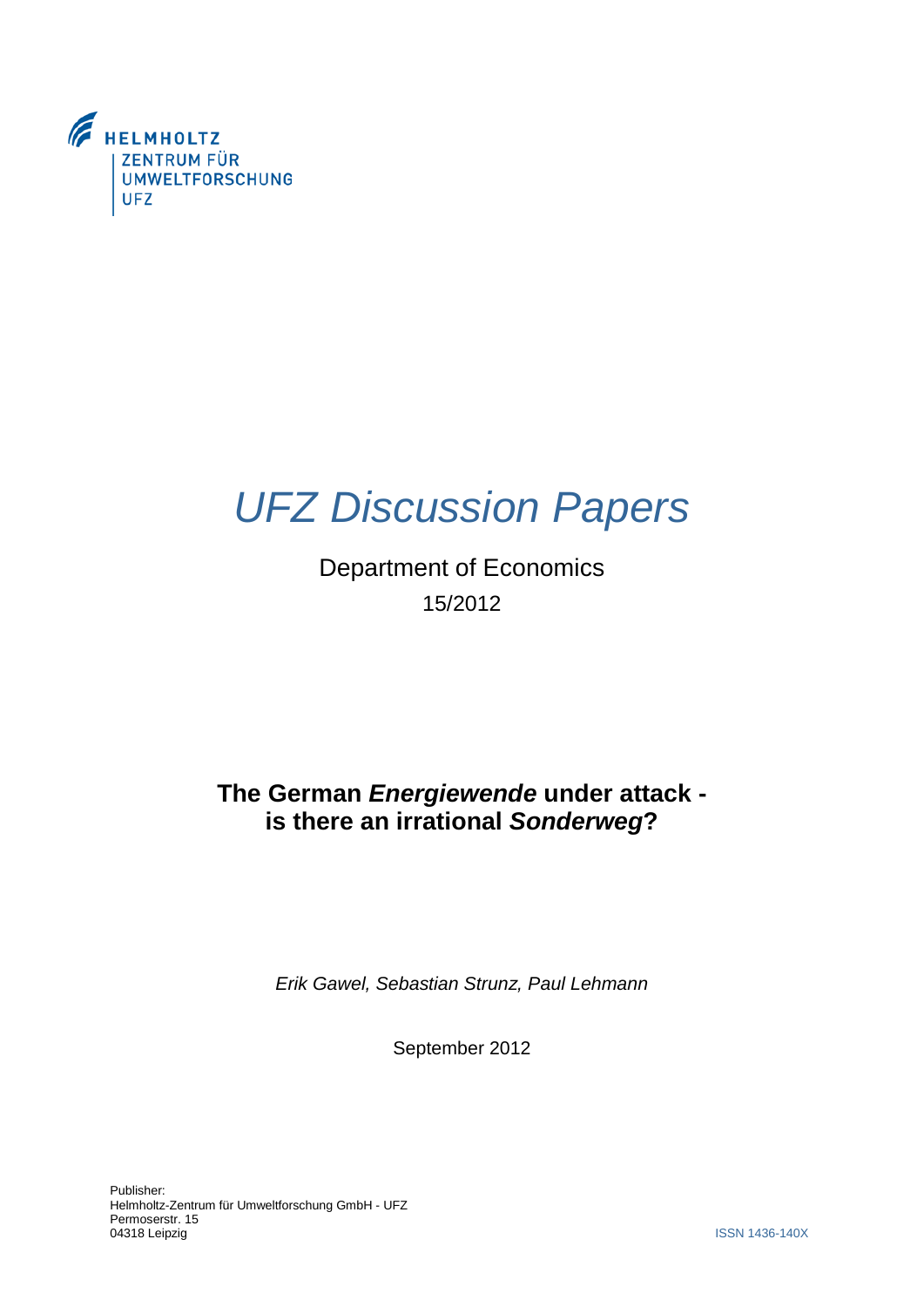## **The German** *Energiewende* **under attack**

## **Is there an irrational** *Sonderweg***?**

### **Erik Gawel 1 ,2, Sebastian Strunz <sup>1</sup> and Paul Lehmann <sup>1</sup>**

- 1 Helmholtz Center for Environmental Research – UFZ, Department of Economics, Permoser Str. 15, 04318 Leipzig, Germany
- 2 Leipzig University, Chair of Economics, esp. Institutional Environmental Economics, Grimmaische Str. 12, 04109 Leipzig, Germany

ABSTRACT. The German energy transition repeatedly faces harsh critiques questioning its economic and environmental merit. This article defends the *Energiewende* and argues that Germany has chosen a rational and particularly forceful approach to securing sustainable energy supply. Though current expenditures are high, the long-run benefits of transforming the energy system to a renewables‐based system are likely to outweigh present investment costs. Furthermore, support policies for renewables are not redundant – as some critics claim – but complement other policy instruments, such as the emissions trading scheme. The article also addresses the motives behind the discrediting attacks on the German energy policy regime. Defense actions by beneficiaries of the former energy market structure are only to be expected, but the attacks from liberal economists are astonishingly fierce.

**KEYWORDS.** Energy supply, energy transition, externalities, Germany, renewable energy sources, support policies, sustainability.

**JEL CLASSIFICATION**. D62, H54, Q 42, Q48, Q53, Q54.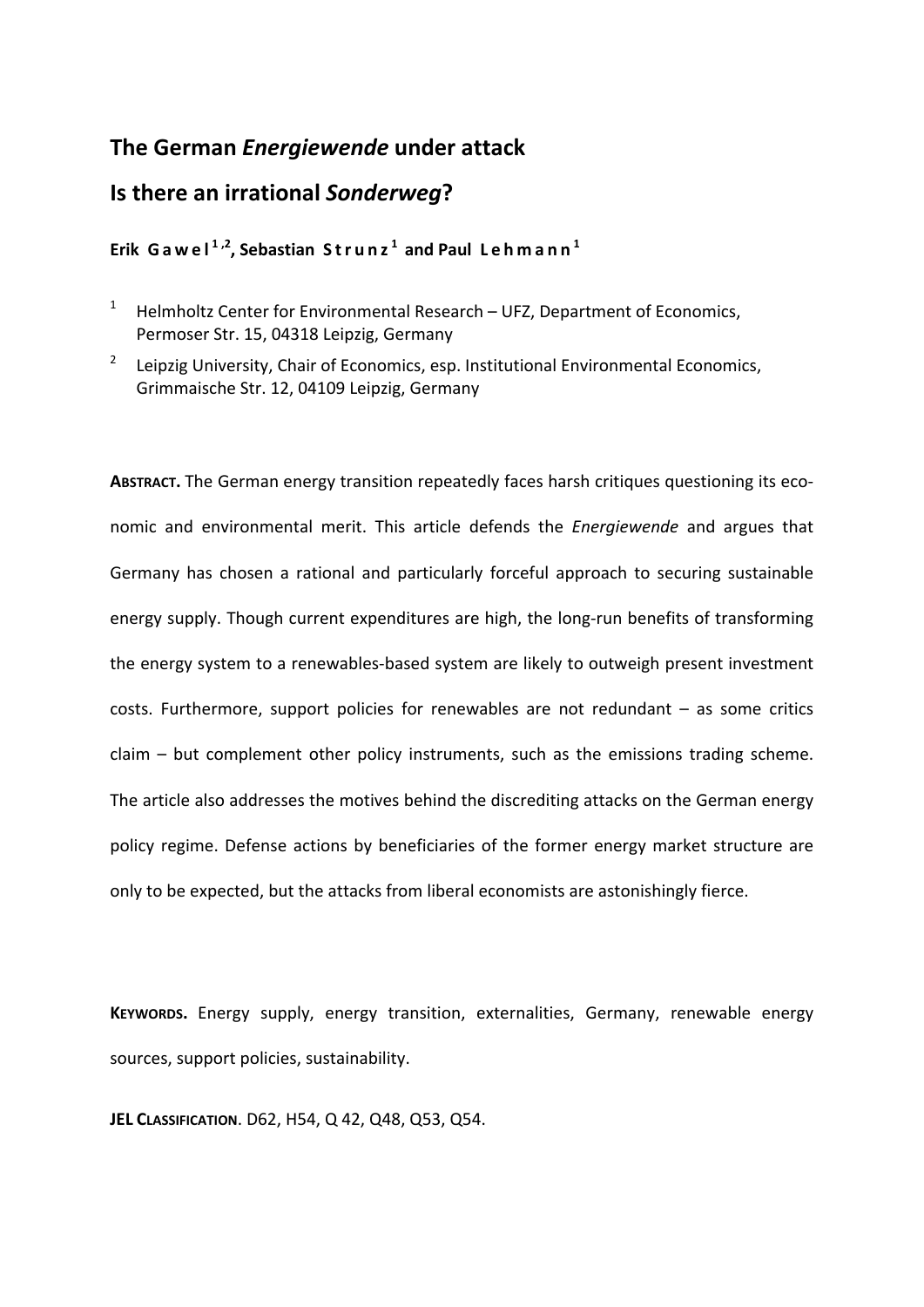#### **Introduction**

Germany's plan to transform its energy system into a purely renewables‐based system by 2050 – captured by the German concept *Energiewende* – has drawn widespread attention. Buchan (2012), for instance, reviews the "extraordinary challenge" Germany has set itself and interprets it as "gamble [that] may still come off". Indeed, it seems ambitious for an economy that mainly relies on exporting a wide variety of industrial products to almost completely remodel its energy system within a few decades. While embedded in an EU‐wide energy strategy, the German renewable energy targets are more far-reaching and include a phase‐out of nuclear power by 2022. On the one hand, this "German strategy" draws ac‐ knowledgment and sometimes even admiration from its neighbors (Boutelet 2011); but on the other hand, there is confusion about the motives behind the energy turnaround: some international observers argue that in Germany "the issue is framed as a moral imperative more often than an economic one" (Birnbaum 2012). This perception may lead to deep skepticism, as portrayed by Hockenos (2012b) in a US view on German energy policy. Thus, two questions on the German energy turnaround emerge: First, is Germany again off track, embarking on a *Sonderweg*? Second, is the *Energiewende* irrational, an economically non‐ sensical project driven by German *Angst* about the risks of nuclear power?

The first question can be promptly negated. As Hockenos (2012a) shows, the idea "that Germany is somehow on its own in Europe, on the fringe of the continent's mainstream" on the issue, is a myth and a misconception: eleven out of twenty‐seven European Union mem‐ ber states currently do not rely on nuclear power and most of them have committed themselves to not doing so in the future; five other European countries are joining Germany in phasing out nuclear power, among them Italy, another G8 member state. Furthermore,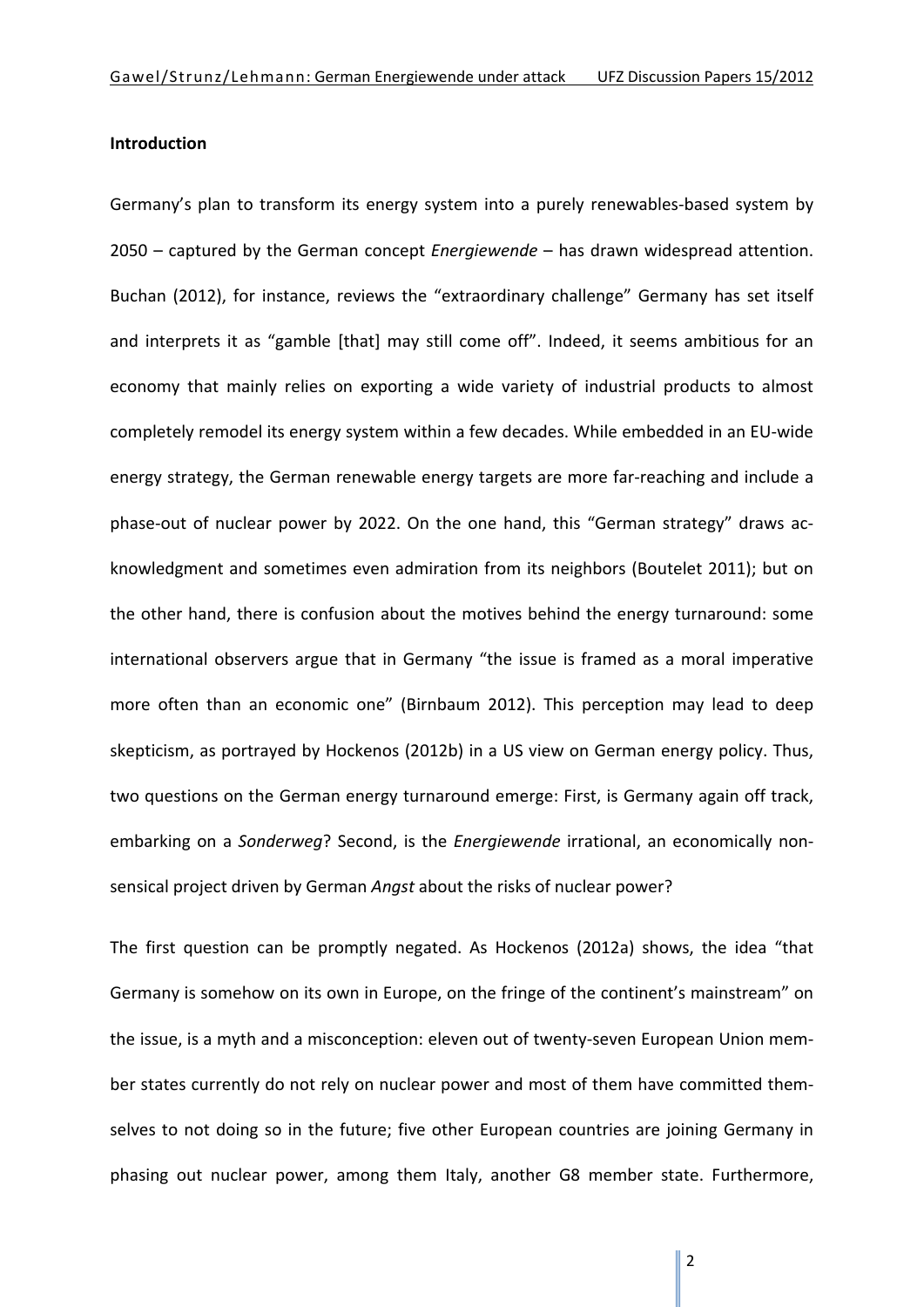eighteen EU countries have implemented renewable support policies similar to those in Germany. Therefore, it is misleading to describe Germany's energy policy as a *Sonderweg*. What makes the German situation special is not the goal of a sustainable energy system as such but the context of an accelerated transition in a thoroughly industrialized economy.

The second question lies at the heart of this article. Certainly the vision of a sustainable, RES‐ based energy system is to an extent morally motivated since sustainability issues typically also refer to concerns of justice. However, the present German discussions on the energy transition focus on economic issues as well. Is the timeline too ambitious and the transition pathway too expensive? Should energy policy "pick winners" and support specific technolo‐ gies? The harshest critiques of the *Energiewende* do not concern its overall goal, which is acknowledged across the political spectrum, but specific policies. In particular, the main pol‐ icy instrument, a feed-in tariff supporting renewables, draws heavy criticism. Support for photovoltaic power is repeatedly derided as an enormous waste of money. For instance, the former CEO of RWE, one of the four big power generators in Germany, mocked that photovoltaic power in Germany made as much sense as "growing pineapples in Alaska" (Warner 2012). German researchers at the RWI Institute issued a warning of a "cost-tsunami" about to hit Germany: the alleged tsunami was said to be arising from the investments in photovoltaic power that are piling up to a huge mountain of "solar debt" (Frondel 2010). Similarly, Hans-Werner Sinn of Munich's Ifo Institute coined the phrase "green paradox" to mark RES support policies as expensive and, more importantly, useless attempts to curb  $CO<sub>2</sub>$  emissions (Sinn 2011). But the distributional effects of the *Energiewende* are also criticized. Rising en‐ ergy prices and their impact on low‐income households are brought forward to question the envisaged speed of the transformation of the energy system. The most fundamental critique of the *Energiewende*, however, attacks the role of the state in promoting the energy transi‐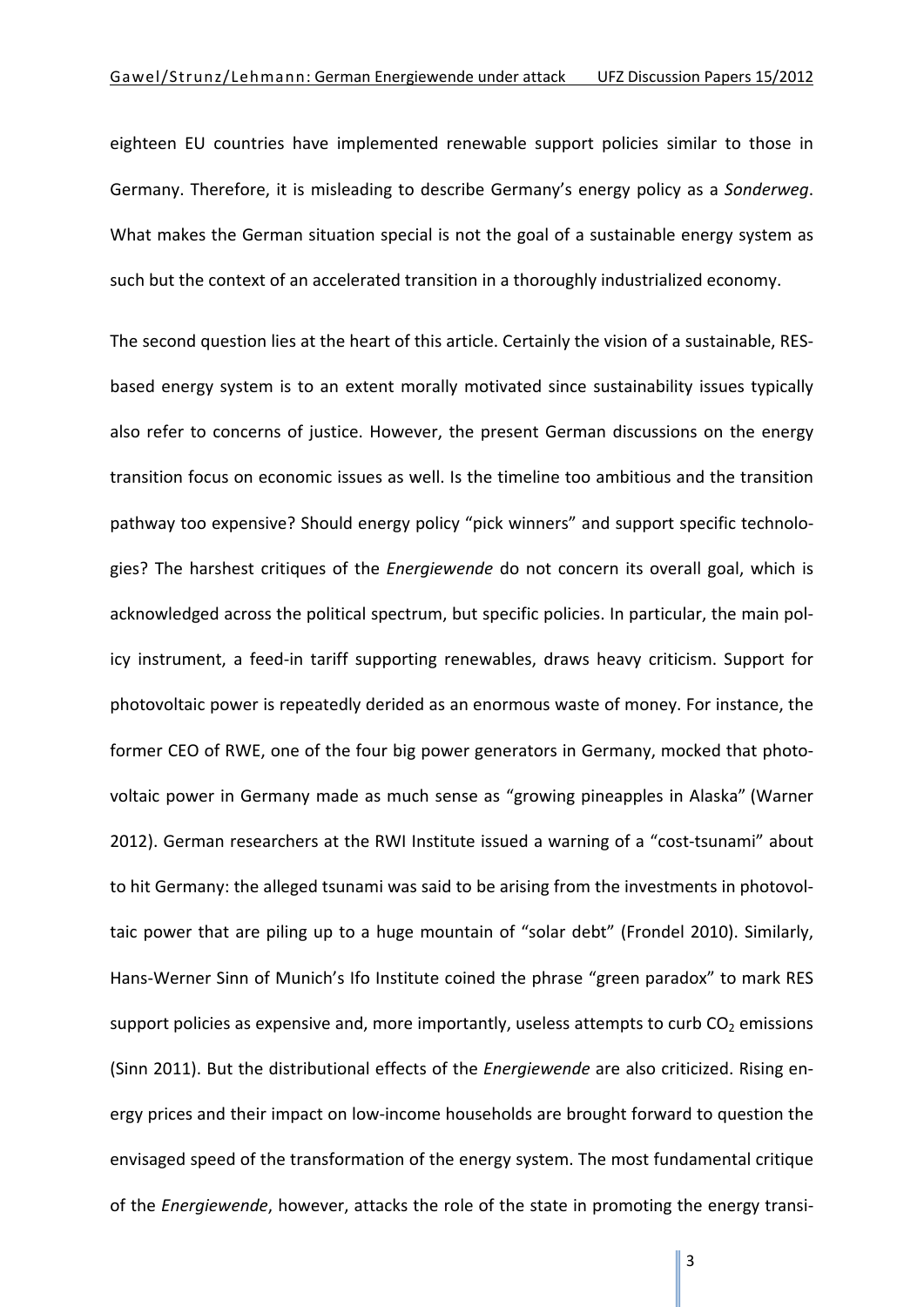tion. The head of the German Monopoly Commission cautions against a "command econo‐ my" in the making (Mundt 2012). So how irrational is the *Energiewende* really? Are there valid arguments that justify the harsh tone of the attacks?

At this point, a short note on the history of the energy transition might be in order. The *En‐ ergiewende* did not materialize out of thin air in 2011. The term was actually coined thirty years earlier by an ecological think tank (Krause et al. 1980), who defined the concept as "growth and prosperity without oil and uranium". Since 1980, this idea has steadily gained traction in the political discourse. In 1991 the first RES support policy was introduced, with a significant revision and extension in 2000 (the Renewable Energy Sources Act, in short EEG = *Erneuerbare‐Energien‐Gesetz*). The feed‐in tariff system of the EEG is now the main policy instrument for the energy transition and largely responsible for the increase in Germany's share of RES in overall electricity generation from seven percent in 2000 to presumably twenty‐five percent in 2012. Germany's first coalition involving the Green Party in 2000 im‐ plemented not only the EEG, but also a nuclear phase‐out. Although the Conservative coali‐ tion under Chancellor Merkel reversed this nuclear consensus in 2010, after Fukushima it felt compelled to re‐evaluate nuclear power and, in a spectacular policy U‐turn, introduced an‐ other phase‐out in 2011, terminating nuclear power in Germany by 2022. Yet, the Conserva‐ tives' energy concept 2010 already displays very ambitious RES targets, such as an envisaged minimum of eighty percent RES‐generated electricity in 2050. In conclusion, the 2011 Con‐ servative nuclear policy U-turn only completed the broad political consensus on the general trajectory of the German energy system towards a low‐carbon, nuclear‐free system.

This article now addresses the most prominent critiques of German energy policies in more detail. The intensity and vehemence of these critiques is surprising. While defense maneu‐

 $\Delta$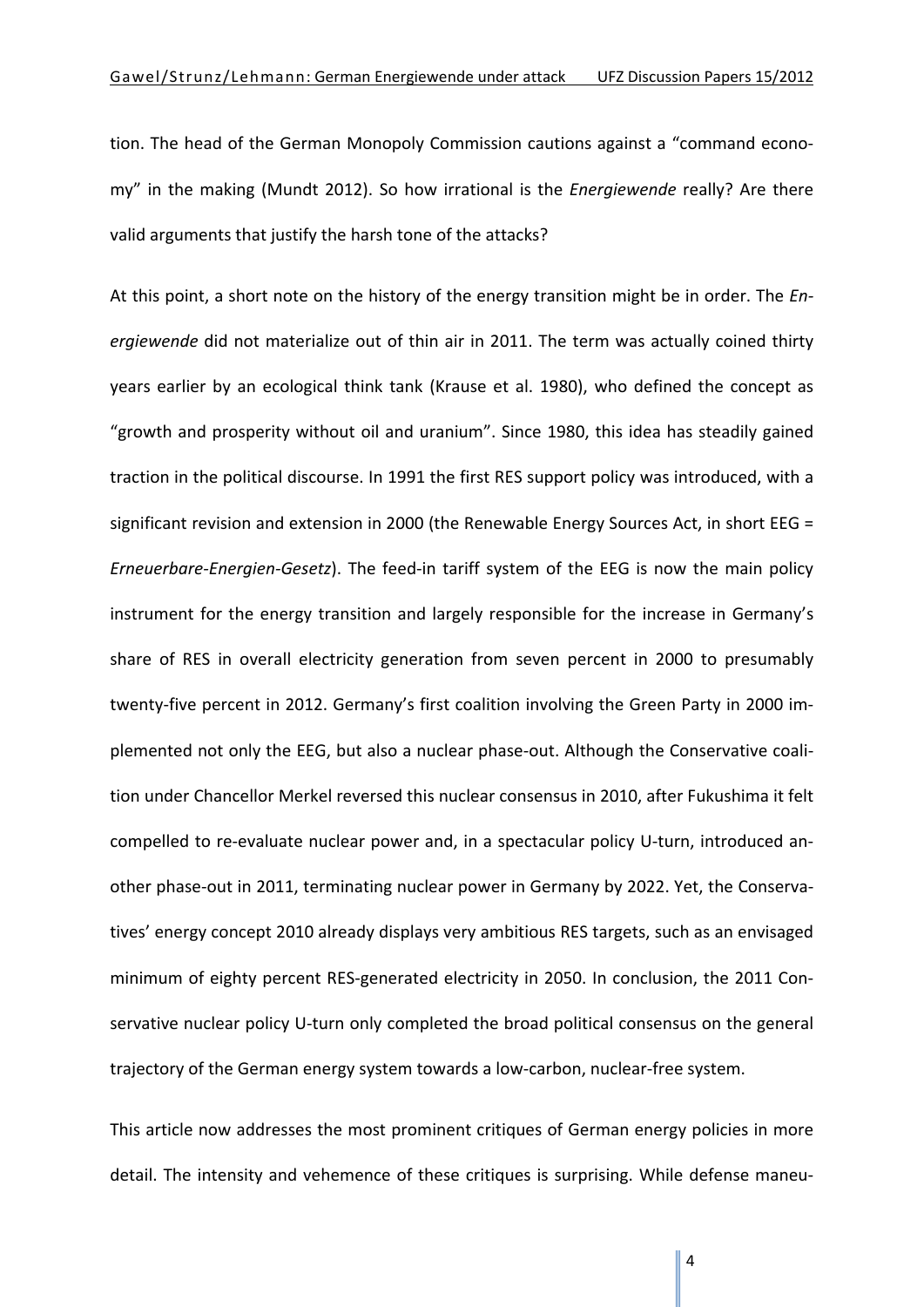vers by representatives of the old energy regime are to be expected, they form only part of the criticism. More puzzling are the at times furious statements of liberal economists against *Energiewende* policies. To shed some light on the debate, the remainder of this article exam‐ ines the reproaches and shows that they result from a narrow and one‐sided perspective on the energy transition. Consequently, a significant cut in – or even an abolition of – RES subsidies, as proposed by the opponents (Weimann 2008, 2009; Frondel et al. 2008; Frondel et al. 2010), would constitute a very poor policy response. Adjustments to the RES policies may be warranted, but warnings of catastrophic economic consequences seem grotesquely exaggerated.

#### **Too expensive, ineffective and unjust? In defense of the EEG**

The most frequent critique of the energy transition says that is not implemented in a costeffective way. In particular, support for photovoltaic power is criticized because photovolta‐ ics receives most of the support money despite the fact that its contribution to overall elec‐ tricity production is relatively small. Hence, investments in photovoltaic power are depicted as wasteful spending of scarce resources (Weimann 2008, 2009; Frondel et al. 2008; Sinn 2011). More drastically, a "cost‐tsunami" deriving from misguided technology support is said to loom large over Germany's economic future (Frondel et al. 2010).

Yet, there are two important objections to the simplified argument above. Firstly, it neglects the time horizon, which is probably the crucial variable in all calculations on the costs of the energy transition. While photovoltaic power today may be more expensive than fossil power generation, rising costs of fossil fuels and declining costs of solar cells may well reverse the balance within a few decades. And as the energy transition is a long-term project, an eco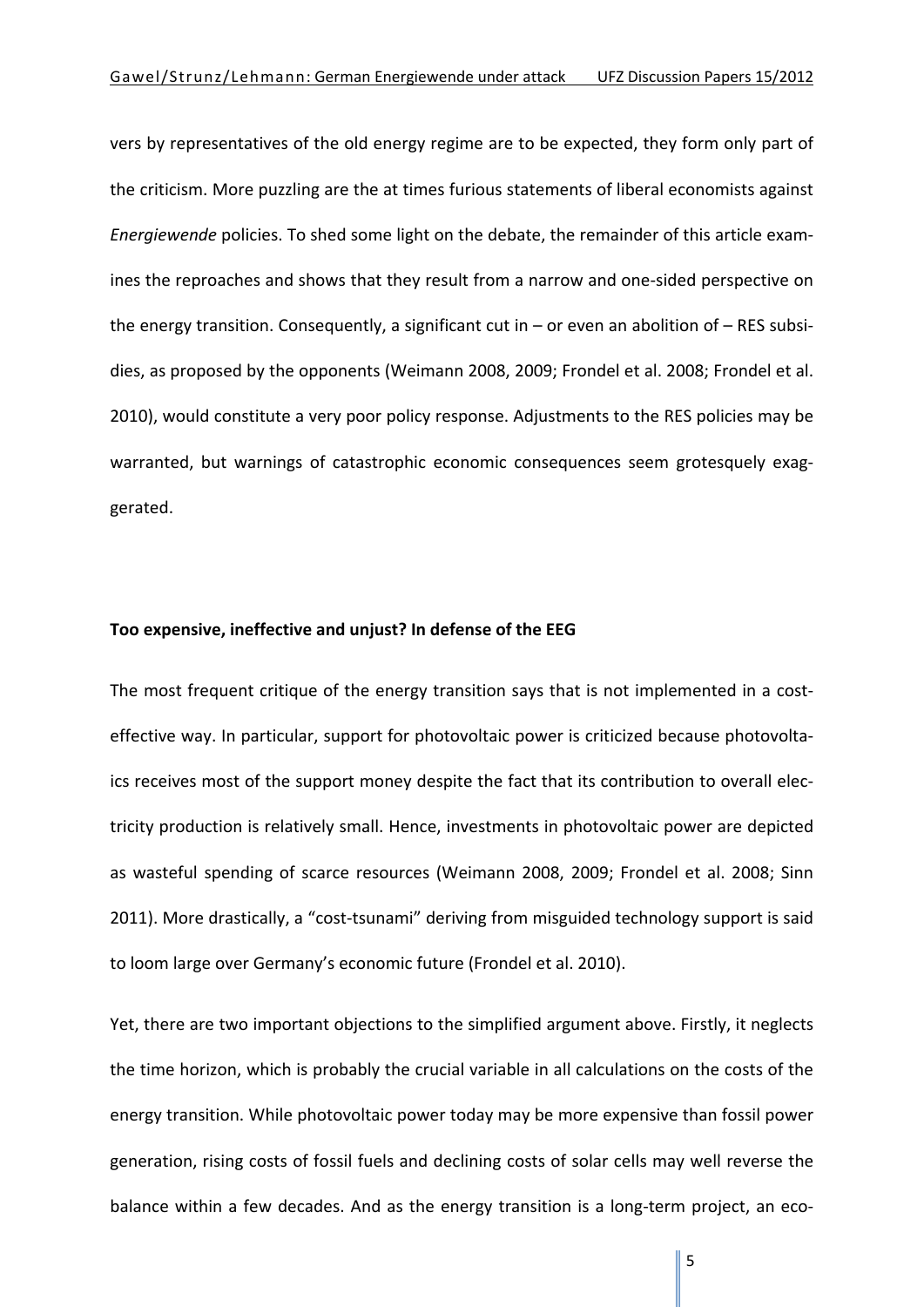nomic evaluation of it should depend on long-term projections, too. Indeed, scenario analyses show that, in the long run, the odds are clearly in favor of renewables, photovoltaics included: the costs of a renewables‐based energy system will likely drop to a level lower than the costs of the existing fossil‐nuclear energy system at some point in the twenty‐first century, the exact point in time depending on the actual development of resource and tech‐ nology prices (Nitsch et al. 2012). Secondly, monetary expenses do not equal economic costs. Spot market prices for electricity do not reflect the external costs of power genera‐ tion: the adverse effects of fossil‐nuclear power generation, such as radiation risks, oil spills and  $CO<sub>2</sub>$  emissions, fail to be represented by actual market prices. If these external costs were to be included in the comparison of a RES-based energy system vs. a fossil-nuclear energy system, the costs of the conventional system would be much higher and the benefits of switching to renewables would emerge much sooner (Ibid.).

Furthermore, critics claim that the EEG is redundant because of its interaction with the Eu‐ ropean emissions trading system (ETS). Since the ETS sets a binding limit on  $CO<sub>2</sub>$  emissions, any emissions reduction via pushing renewables into the electricity sector only leads to rising emissions elsewhere (Sinn 2011): decreasing demand for permits in the electricity sector is fully compensated by cheaper permit prices and hence increasing demand for permits in the remaining sectors regulated by the ETS. The EEG/ETS interaction argument is correct as such but it does *not* allow the conclusion that RES support policies are useless. There are several reasons for this. Firstly, the conclusion is not valid if RES support policies are accounted for when setting the emissions cap. Indeed, the emission reductions following from the EEG have been factored into the German emissions cap (Matthes 2010). Hence, the EEG really does contribute to reducing emissions. Secondly, there is no "fair" competition between renewable and non‐renewable energy sources which leads to distortions of technology

6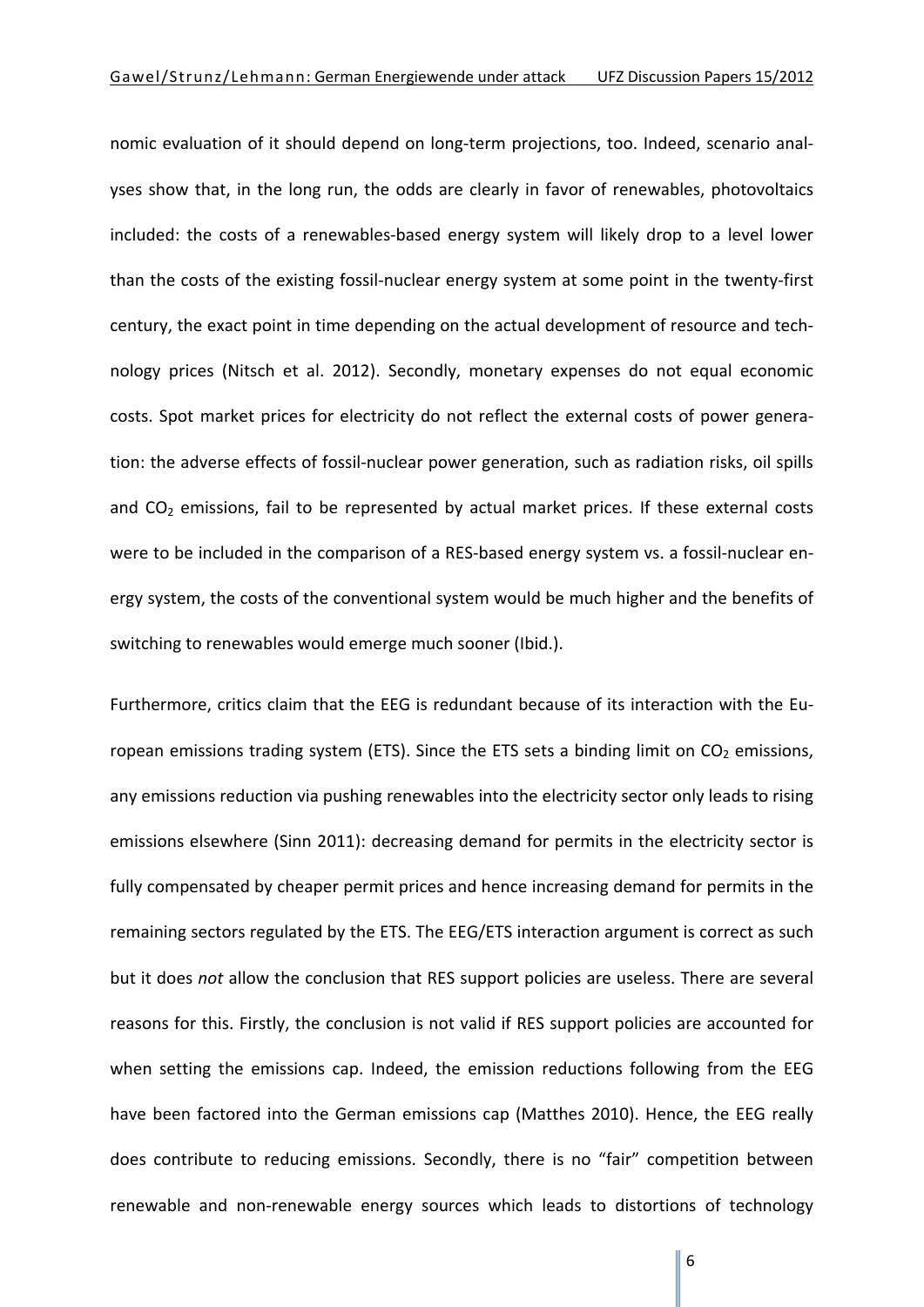choice (Lehmann and Gawel 2012). The energy system has been optimized for fossil‐nuclear power generation and a variety of relevant subsidies is still in place (Ellis 2010; UBA 2010). Renewable energies face a systematic comparative disadvantage when competing with con‐ ventional energies. In other words, there are path dependencies to the benefit of the old fossil-nuclear technologies. Therefore, the ETS does not suffice to promote fundamental technological path changes (Unruh 2000; Neuhoff 2005; Lehmann et al. 2012). Additional RES support policies are warranted to create a level playing field where renewables are not restrained by structural obstacles. This rationale for RES support becomes even more im‐ portant in cases of market failure in the technology sector. If knowledge spillovers create benefits beyond an individual company's calculation, RES support is necessary to guarantee the optimal level of investment and deployment of new technologies (Fischer and Newell 2008; Kalkuhl et al. 2012). Thirdly, policy failures cast doubt on the claim that the ETS consti‐ tutes the only legitimate instrument of climate policy (Matthes 2010). In particular, political‐ ly induced uncertainty over the long‐term emissions reduction path justifies additional RES support (Ulph and Ulph 2010). Fourthly, on a very general level, the existence of multiple objectives (such as technology change, security of supply, sustainability etc.) requires an equal amount of policy instruments to reach these objectives (Tinbergen 1952). Accordingly, it has been shown for the case of climate and energy policy, that a single policy instrument is not sufficient to attain a multiplicity of policy goals (Pethig and Wittlich 2009; Jensen and Skytte 2003).

A fundamental disagreement regards the role of the state in the energy transition. By using a feed-in tariff to support renewables, critics complain, the state is "picking winners", which only the market should do (Weimann 2008). The long‐run targets of the energy concept and the complex support scheme of the EEG are characterized as instances of governmental hu‐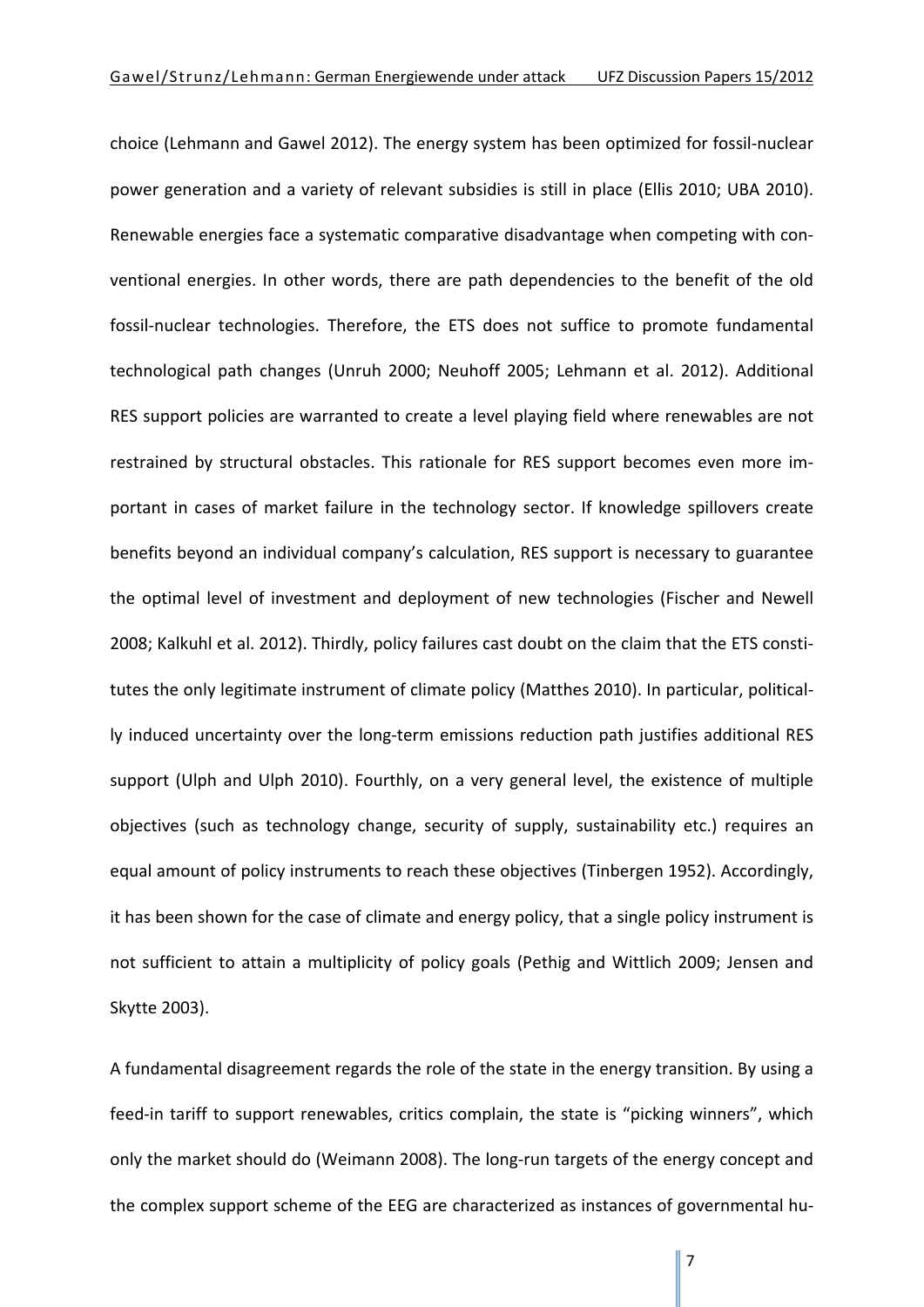bris, typical of a command economy (Lambertz and Steiger 2011; Mihm 2011). However, the energy system has never been and never will be free of governmental intervention (Gawel et al. 2012). A large‐scale project such as the energy transition is hardly conceivable without the state playing a substantial role. In particular, RES support policies are required to facili‐ tate fundamental technological path changes (Unruh 2000; Neuhoff 2005; Lehmann et al. 2012). Also, the narrative of essentially command economy‐oriented energy policies that inhibit competition in the energy market is not convincing. It can be answered with a coun‐ ter‐narrative: rather, the sluggish liberalization of the electricity market will be completed via the transition to a decentralized system. Hitherto, the German electricity market has ef‐ fectively been an oligopoly of four big power companies. A decentralized system where municipal suppliers and individual households produce a substantial part of the energy promis‐ es an open and competitive market structure.

Another argument which is brought forward against *Energiewende* policies addresses the distributional effects of the energy transition. Rising energy prices due to the EEG are said to be unjust because poorer households have to spend a larger share of their income on energy (INSM 2012). Accordingly, the costs of promoting renewables and the speed of the energy transition are called into question with reference to their social repercussions. Yet, the re‐ gressive income effect of goods with low income elasticity is well known and does not hold as an argument for direct intervention in commodity prices: energy policy is a bad substitute for social policy. That is, organizing the energy system in a sustainable and efficient way benefits everyone; the affordability of energy should, of course, be addressed, but preferably via social policy, not via distorting energy policy. In economic textbook parlance, the size of the whole cake is in everyone's interest, so better not disturb the making of the cake with the question of how to partition the individual slices.

8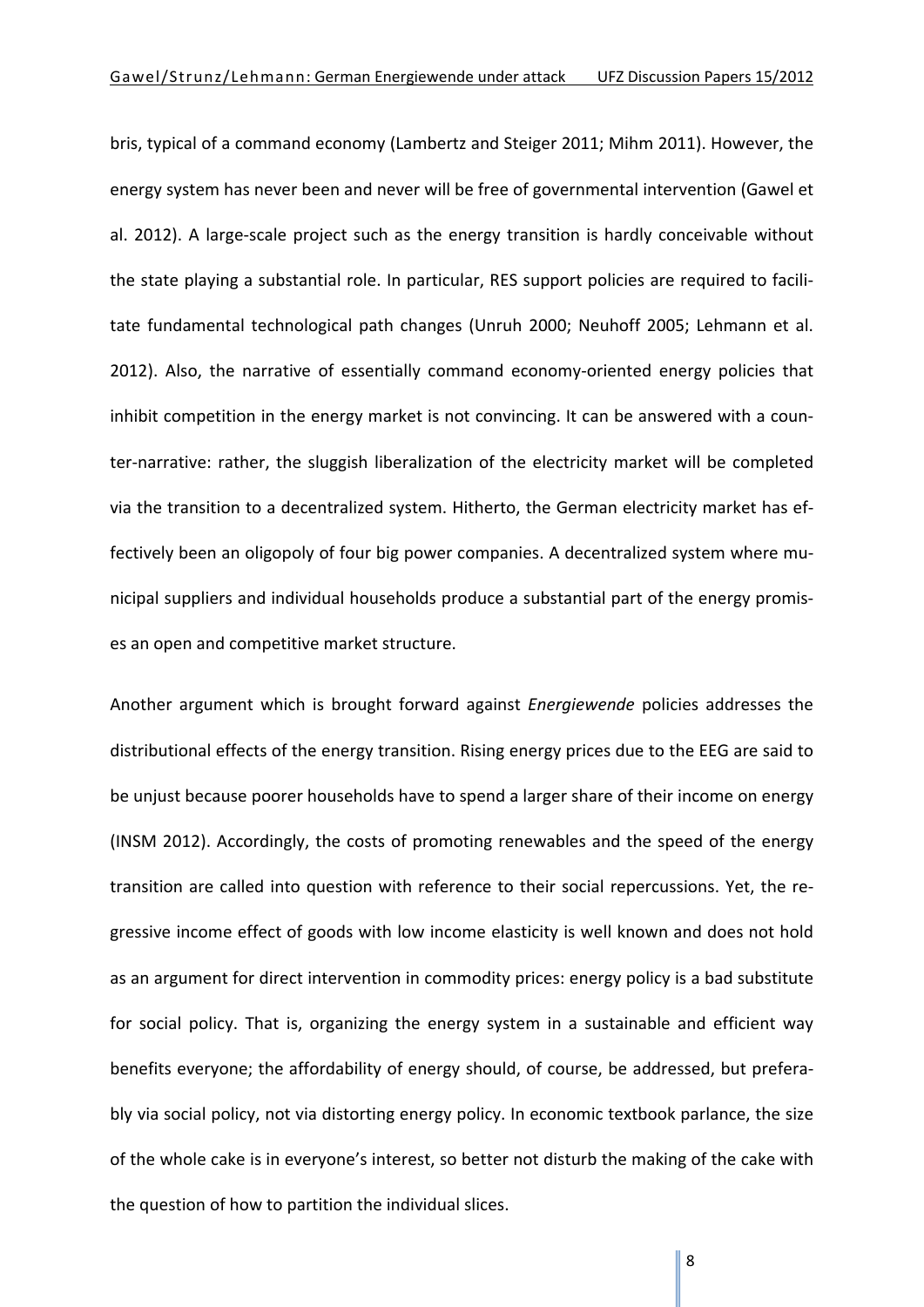If we sum up at this point there is definitely an economic rationale for both energy transition in general and using complementary RES supporting instruments such as feed-in tariffs. Yet, what drives the harshness of the critique against this background? And how should the *En‐ ergiewende* be governed accordingly? The next section tries to shed some light on the moti‐ vations for the attacks on the energy transition and discusses the suggested policy alterna‐ tives.

#### **Motives behind the critique and possible alternatives**

Representatives of the "ancien régime" (that is, the oligopoly comprising the big four Ger‐ man power companies as well as the industrial beneficiaries of the former market structure) have little interest in supporting the transition to a RES-based system because this transition steadily dissolves the old, centralized market structure, thereby eroding the oligopoly's hith‐ erto privileged status and, at the same time, revealing the social cost of fossil‐nuclear energy provision. Consequently, dominant firms tend to invest in incremental improvements of existing technologies (or even mere rent‐seeking) rather than fundamental technological change (Grubb 1997). Discrediting attacks on the RES‐policy regime from the "ancien ré‐ gime" might be interpreted as defense actions. Yet, the drastic critique of the RES support policies from some liberal economists remains puzzling. The very same economists that tend to pride themselves on their "positive analysis" from an impartial perspective seem to disre‐ spect some of their core tenets.

First, economists generally point out that discussions about allocative efficiency should be separated from arguments about distributive justice. Therefore, the emphasis on the EEG's regressive income effect is surprising. Second, economists differentiate between prices ob‐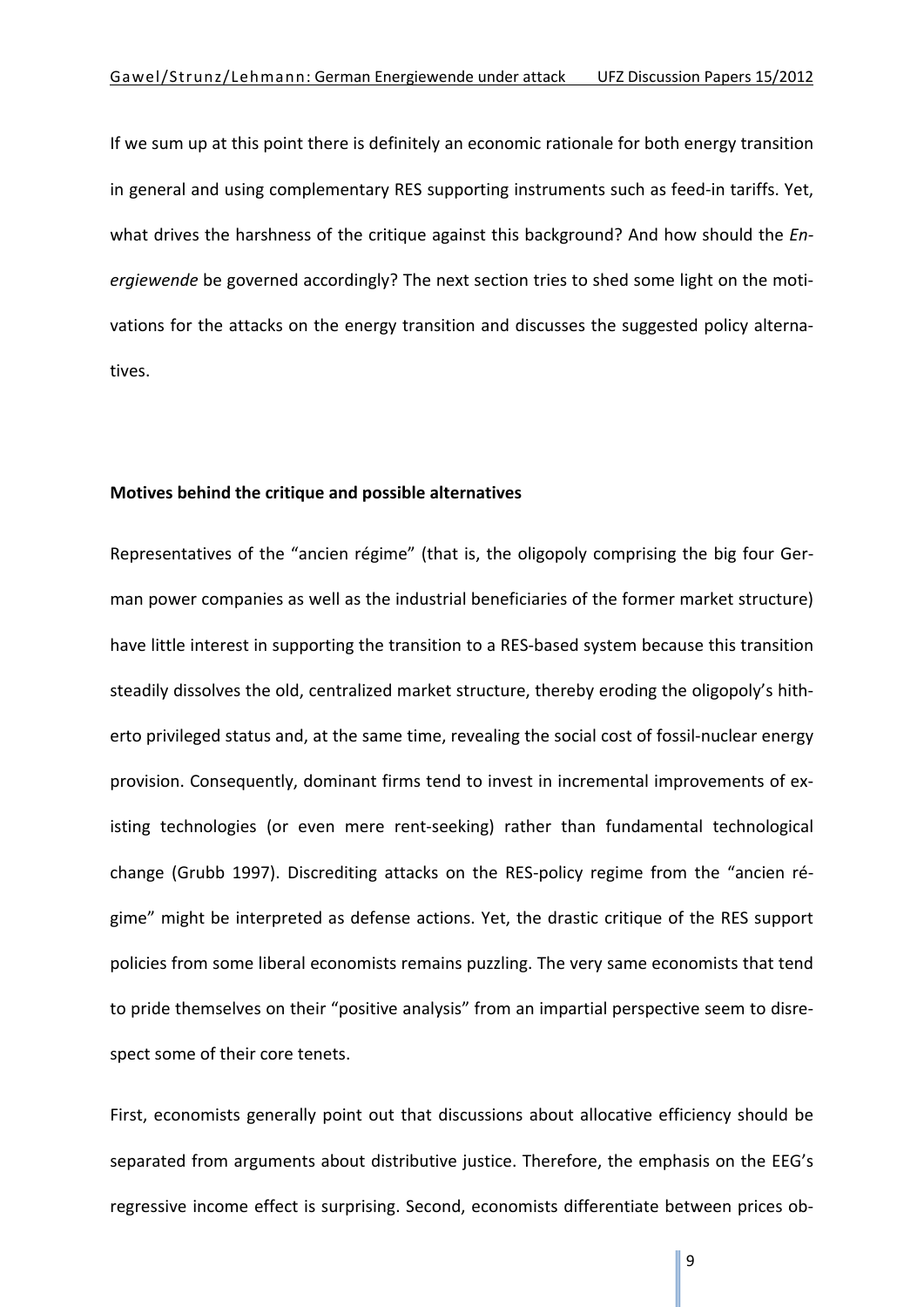served on real markets and "shadow prices", which comprise full information on social value and indicate theoretically optimal prices. Spot market prices should not be mistaken for full‐ information shadow prices – unless the market price is corrected for all externalities. Appar‐ ently, some economists ignore this fundamental tenet as they do not try too hard to "get the prices right". For example, to a large extent carbon externalities are considered to be the only relevant social cost of energy supply neglecting other energy‐related externalities such as oil spills or radiation risks. Third, economists take individual preferences and normative ends as given. They present economics as the discipline that, by analyzing trade‐offs and means-ends relationships, prepares rational ordering of policies following individuals' preferences. In this view, democratic decision‐making may build on value‐free economic decision support. However, the terminology used by several economists when criticizing RES support refutes their claim of impartially observing politics. Attacking the RES‐policy regime as a gateway to a command economy or as giving rise to a cost-tsunami contradicts the selfdescription of economics as an empirical‐analytical science. Fourth, economists differentiate between dynamic processes and static settings. The energy transition is obviously a dynamic problem, so it should be discussed with arguments from a static perspective. Still, as shown in the preceding section, some of the critiques brought forward against the EEG stem from static considerations.

How to make sense of this pattern – why do liberal economists neglect some of their core tenets when discussing the energy transition? One reason might be the deep skepticism of liberal economists regarding large‐scale government interventions and their related belief in market virtues. Governments fail and so do markets. To which degree, however, is a matter of debate, which leaves space for ideological reasoning. As a large‐scale project relying on state interventions, the energy transition serves as a prime target: an idealized, unfettered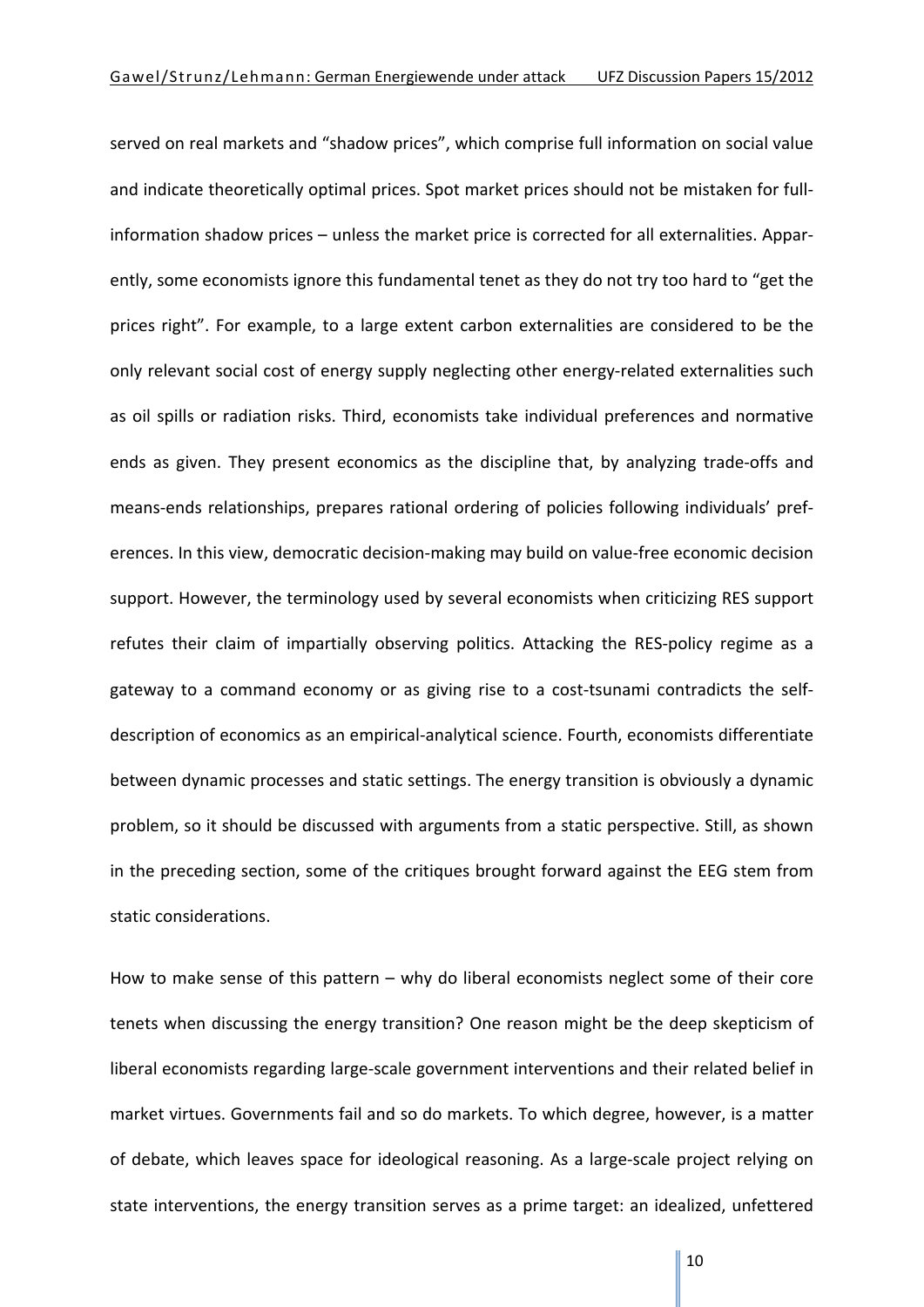energy market may be positioned against an excessively regulated renewable energy mar‐ ket. Another reason seems to lie in a misperception about the role of scientists in public de‐ bates. Apparently, some liberal economists confuse their twofold roles as citizens and scien‐ tists. As citizens, they are entitled to bring their own normative views forward. As scientists, they should distinguish their own preferences from analytically obtained results. In particular, scientists should be as explicit as possible about their normative background and their personal opinions (Weber 1972 [1917]). Yet the tendency to scandalize *Energiewende* poli‐ cies clearly exposes a mix of individual normative views and scientific reasoning. Thus, the harsh tone of the critiques may be traced back to a conflation of perspectives.

Which conclusions should be drawn from the assessment of the critiques? The main accusations can and should be rebutted. First, liberals' proposed alternatives for the criticized feed‐ in tariff system are not convincing. In particular, quantity instruments cannot fulfill the same function as feed-in tariffs: while the latter support a whole spectrum of technologies, quantity instruments only promote the technologies that are cheapest at a given point in time. That is, quantity instruments would currently only induce more on‐shore wind and more biomass capacities. Yet, the EEG's aim is precisely to provide a diverse portfolio of renewables, including photovoltaic power and off-shore wind. Moreover, feed-in tariffs actually turned out to be more effective than quantity instruments in increasing installed capacities of renewables (Lipp 2007; Mitchell et al. 2006). Second, RES support is neither "unjust" nor "useless", if appropriately integrated in the overall policy mix. Justifiable critique of specific regulation aspects does, therefore, not question the *Energiewende* as such. Evidently, the RES support policy system is not perfect. For instance, the EEG will have to be adjusted to guarantee market integration of renewables in the long run. Here, a careful balance must be struck between reducing investment risks and exposure to market pressure. The necessary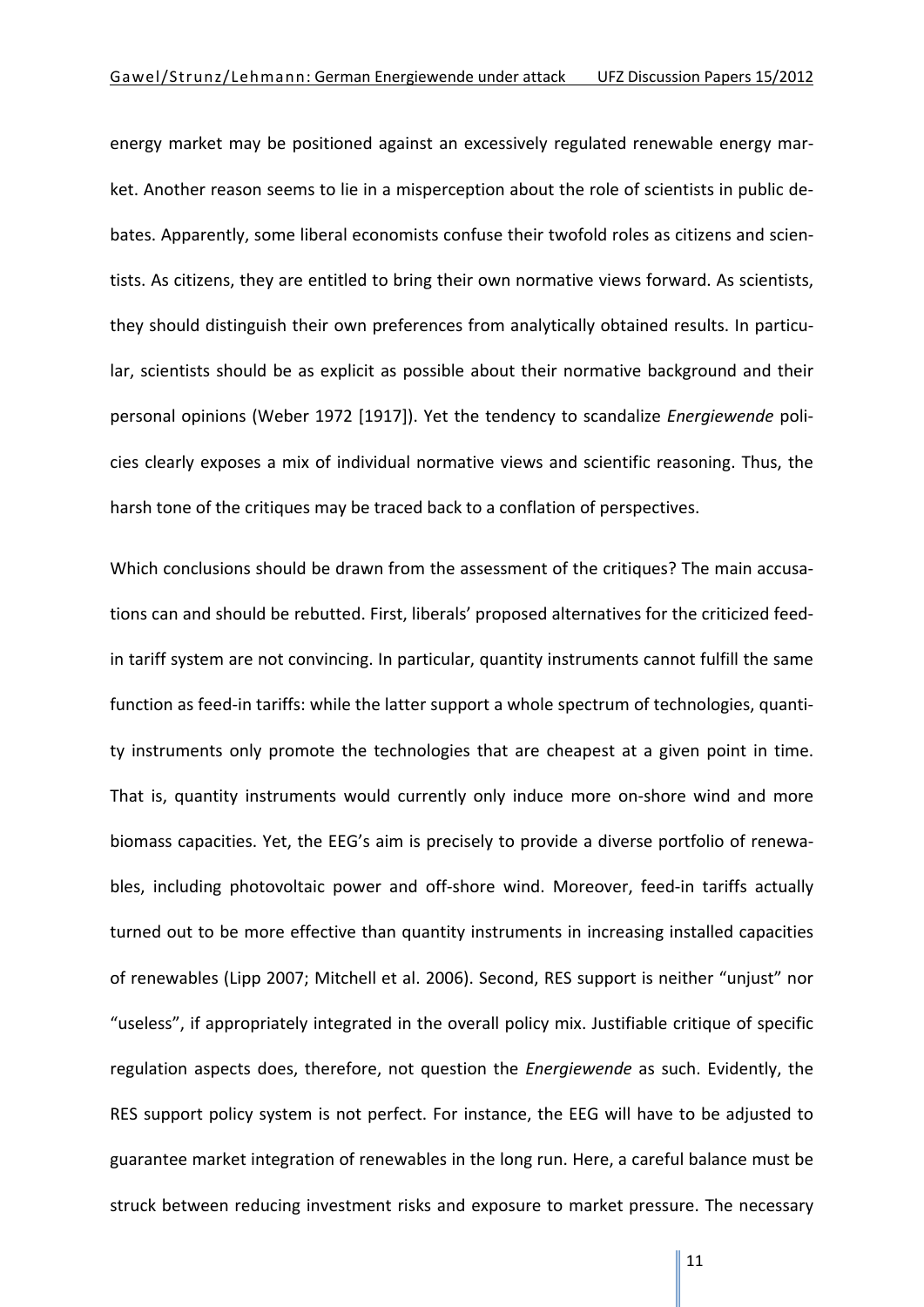shift from a system of guaranteed technology support to a competitive market structure needs to be smooth and transparent because regulatory uncertainty is the biggest obstacle to investments in new technologies. Hence, a sudden and complete overhaul of the RES support scheme, as called for by Frondel et al. (2010), would severely disrupt the progress of renewables.

#### **Conclusion**

In sum, Germany has not embarked upon an irrational *Sonderweg*. Rather, it has chosen a particularly forceful approach to securing sustainable energy supply in a likely future of rising prices for fossil fuels – supported by a broad societal consensus. Large investments in the transformation of the energy system will probably prove to be beneficial in the long run. Sure enough, the *Energiewende* is an ambitious and challenging endeavor, which needs to be governed in an effective way. To that end, economic vigilance is warranted; alarmist warnings of economic catastrophes, however, are certainly misleading.

#### **References**

- Birnbaum, Michael. 2012. "Germany faces energy balancing act." Washington Post. 23. August 2012. www.washingtonpost.com/world/europe/germany-faces-energy-balancingact/2012/08/23/d3b82ddc‐e979‐11e1‐936a‐b801f1abab19\_story.html
- Boutelet, Cécile. 2011. "Sortir du nucléaire Une stratégie allemende." Le monde. 7. June 2011. http://lemonde‐emploi.blog.lemonde.fr/2011/06/07/sortir‐du‐nucleaire‐une‐strategie‐ allemande‐dans‐le‐monde‐economie‐du‐7‐juin/
- Buchan, David. 2012. "The Energiewende ‐ Germany's gamble." The Oxford Institute for Energy Studies - Working Papers. http://www.oxfordenergy.org/wpcms/wp-content/uploads/ 2012/07/SP‐26.pdf
- Ellis, Jennifer. 2010. "The Effects of Fossil‐Fuel Subsidy Reform: A review of modelling and empirical studies." in Untold billions: fossil-fuel subsidies, their impacts and the path to reform.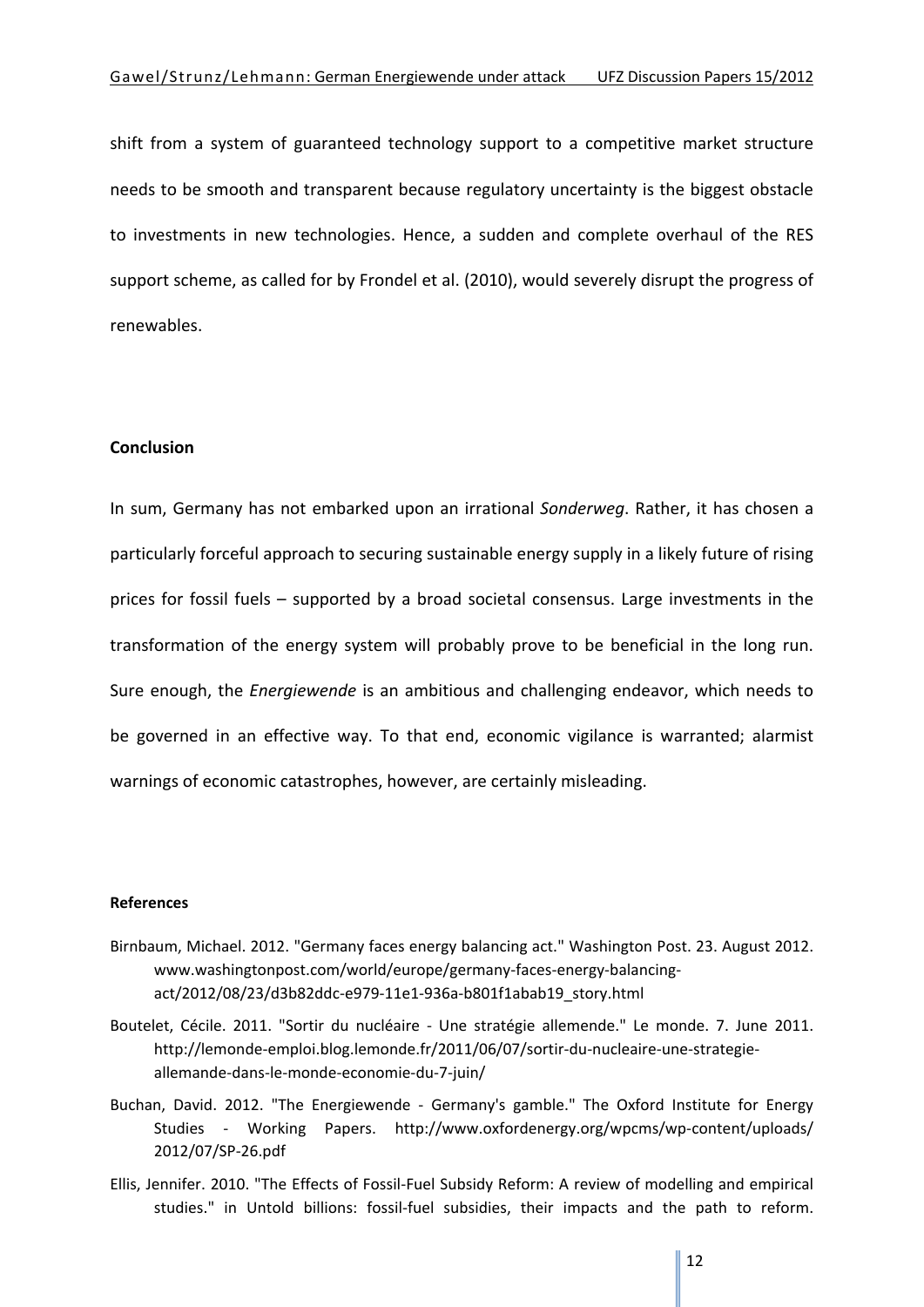Winnipeg: International Institute for Sustainable Development (IISD). http://www.iisd.org/gsi/sites/default/files/effects\_ffs.pdf

- Fischer, Carolyn, and Richard G. Newell. 2008. "Environmental and Technology Policies for Climate Change Mitigation." Journal of Environmental Economics and Management 55 (2): 142‐162.
- Frondel, Manuel, Nolan Ritter, and Christoph M. Schmidt. 2008. "Germany's solar cell promotion: Dark clouds on the horizon." Energy Policy 36 (11): 4198‐4204.
- Frondel, Manuel, Nolan Ritter, and Christoph M. Schmidt. 2010. "Die Förderung der Photovoltaik ‐ ein Kosten‐Tsunami." Energiewirtschaftliche Tagesfragen 60 (12): 36‐44.
- Frondel, Manuel. 2010. Energie-Streitgespräch "Rückkehr zur rationalen Energiepolitik". Wirtschaftswoche. www.wiwo.de/technologie/umwelt/energie-streitgespraech-rueckkehrzur-rationalen-energiepolitik/5144218.html.
- Gawel, Erik, Paul Lehmann, Sebastian Strunz, and Klaas Korte. 2012. "The German energy transition ‐ a scandalon?" GAIA 21 (4) forthcoming.
- Grubb, Michael. 1997. "Technologies, Energy Systems and the Timing of CO2 Emissions Abatement: An Overview of Economic Issues." Energy Policy 25 (2): 159‐172.
- Hockenos, Paul. 2012a. "Angst or arithmetic? Why Germans are so skeptical about nuclear energy. " in Heinrich Böll Stiftung - Series on the German Energy Transition. boell.org/downloads/Hockenos\_Angst\_or\_Arithmetric.pdf
- Hockenos, Paul. 2012b. "Ein deutscher Sonderweg." die tageszeitung, 20 August. www.taz.de/!99926/
- Initiative Neue Soziale Marktwirtschaft (INSM). 2012. Das EEG belastet vor allem Geringverdiener. 23 April. www.insm.de/insm/dms/insm/text/presse/pressemeldungen/pressemeldung‐EEG‐ studie/Pressemeldung%20EEG‐Studie.pdf
- Jensen, Stine Grenaa, and Klaus Skytte. 2003. "Simultaneous attainment of energy goals by means of green certificates and emission permits." Energy Policy 31: 63‐71.
- Kalkuhl, Matthias, Ottmar Edenhofer, and Kai Lessmann. 2012. "Learning or Lock‐in: Optimal Technology Policies to Support Mitigation." Resource and Energy Economics 34 (1): 1‐23.
- Krause, Florentin, Hartmut Bossel, and Karl‐Friedrich Müller‐Reißmann. 1980. Energiewende ‐ Wachstum und Wohlstand ohne Erdöl und Uran. Frankfurt am Main: Fischer.
- Lambertz, Johannes, and Wolfgang Steiger. 2011. "Wirtschaftlicher Sachverstand statt Planwirtschaft: Programm für eine realistische Energiewende." Energiewirtschaftliche Tagesfragen 61 (9): 33‐35.
- Lehmann, Paul, Felix Creutzig, Melf‐Hinrich Ehlers, Nele Friedrichsen, Clemens Heuson, Lion Hirth, and Robert Pietzcker. 2012. "Carbon Lock‐Out: Advancing Renewable Energy Policy in Europe." Energies 5 (2): 323‐354.
- Lehmann, Paul, and Erik Gawel. 2012. "Why Should Support Schemes for Renewable Electricity Complement the EU Emissions Trading Scheme? " Energy Policy, in press.
- Lipp, Judith 2007. "Lessons for effective renewable electricity policy from Denmark, Germany and the United Kingdom." Energy Policy 35: 5481‐5495.